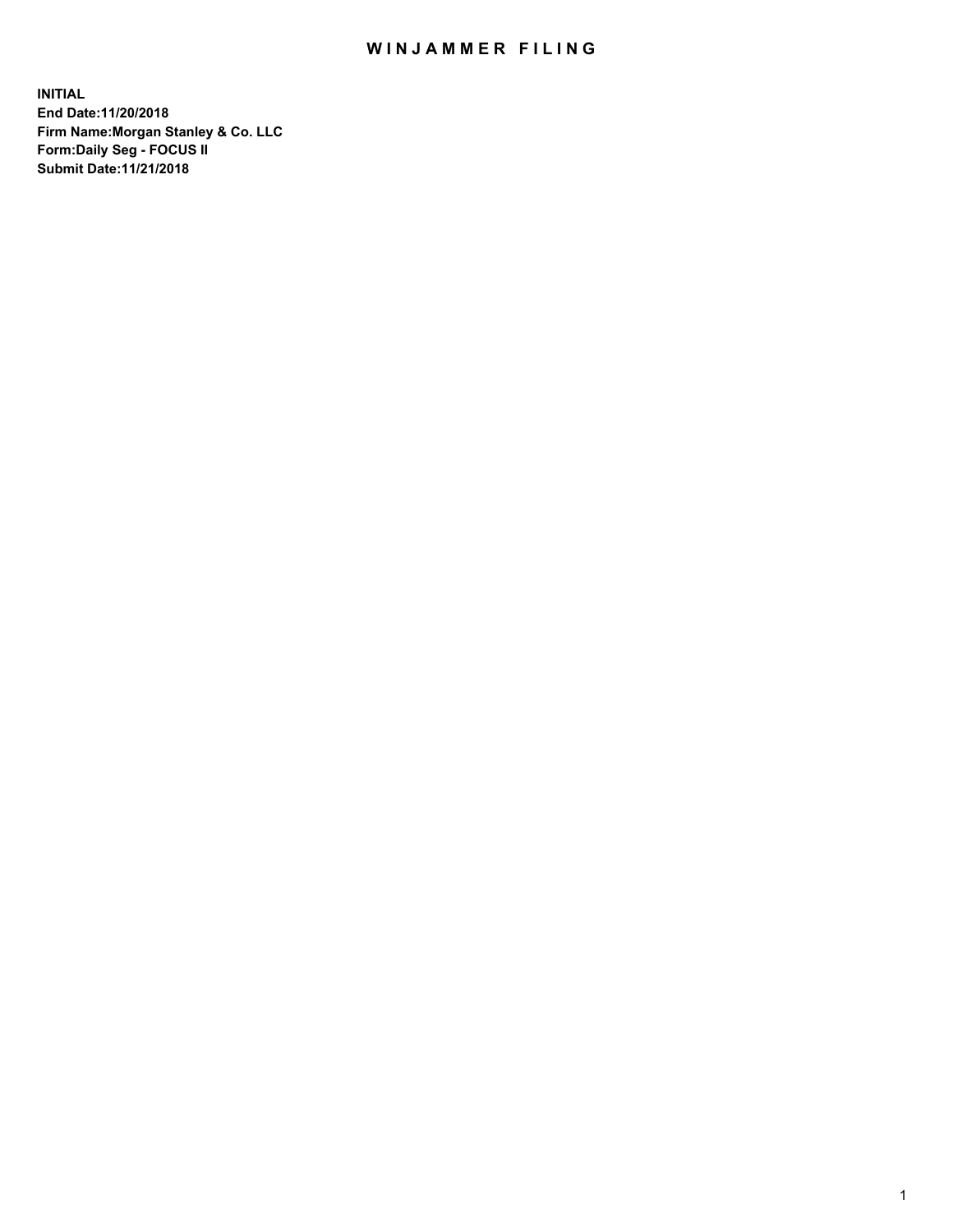**INITIAL End Date:11/20/2018 Firm Name:Morgan Stanley & Co. LLC Form:Daily Seg - FOCUS II Submit Date:11/21/2018 Daily Segregation - Cover Page**

| Name of Company                                                                                                                                                                                                                                                                                                                | Morgan Stanley & Co. LLC                               |
|--------------------------------------------------------------------------------------------------------------------------------------------------------------------------------------------------------------------------------------------------------------------------------------------------------------------------------|--------------------------------------------------------|
| <b>Contact Name</b>                                                                                                                                                                                                                                                                                                            | <b>Ikram Shah</b>                                      |
| <b>Contact Phone Number</b>                                                                                                                                                                                                                                                                                                    | 212-276-0963                                           |
| <b>Contact Email Address</b>                                                                                                                                                                                                                                                                                                   | Ikram.shah@morganstanley.com                           |
| FCM's Customer Segregated Funds Residual Interest Target (choose one):<br>a. Minimum dollar amount: : or<br>b. Minimum percentage of customer segregated funds required:% ; or<br>c. Dollar amount range between: and; or<br>d. Percentage range of customer segregated funds required between:% and%.                         | 280,000,000<br><u>0</u><br><u>00</u><br>0 <sub>0</sub> |
| FCM's Customer Secured Amount Funds Residual Interest Target (choose one):<br>a. Minimum dollar amount: ; or<br>b. Minimum percentage of customer secured funds required:%; or<br>c. Dollar amount range between: and; or<br>d. Percentage range of customer secured funds required between:% and%.                            | 140,000,000<br><u>0</u><br><u>00</u><br>00             |
| FCM's Cleared Swaps Customer Collateral Residual Interest Target (choose one):<br>a. Minimum dollar amount: ; or<br>b. Minimum percentage of cleared swaps customer collateral required:% ; or<br>c. Dollar amount range between: and; or<br>d. Percentage range of cleared swaps customer collateral required between:% and%. | 92,000,000<br><u>0</u><br>00<br>0 <sub>0</sub>         |

Attach supporting documents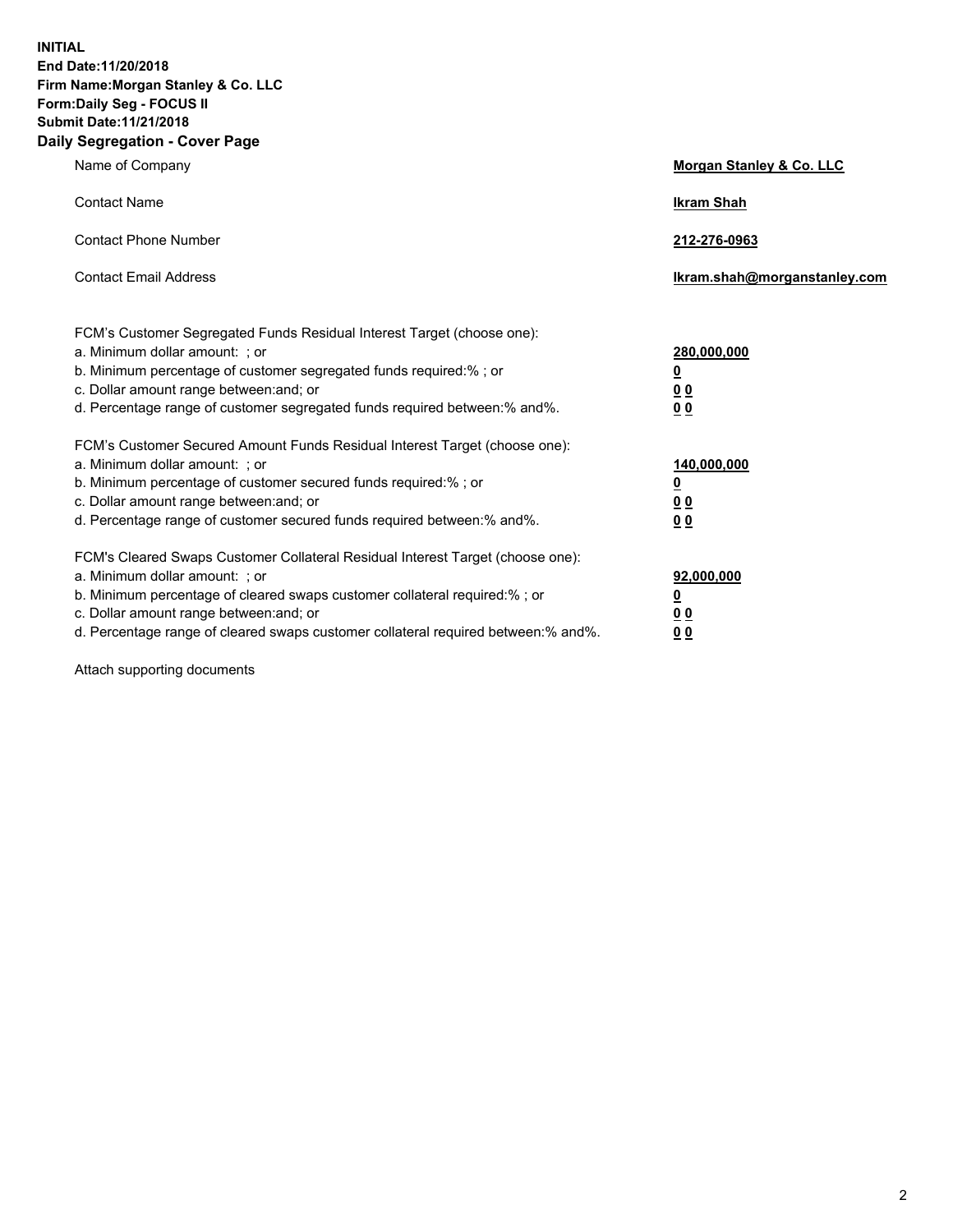## **INITIAL End Date:11/20/2018 Firm Name:Morgan Stanley & Co. LLC Form:Daily Seg - FOCUS II Submit Date:11/21/2018**

**Daily Segregation - Secured Amounts** Foreign Futures and Foreign Options Secured Amounts Amount required to be set aside pursuant to law, rule or regulation of a foreign government or a rule of a self-regulatory organization authorized thereunder 1. Net ledger balance - Foreign Futures and Foreign Option Trading - All Customers A. Cash **3,603,781,293** [7315] B. Securities (at market) **2,187,701,851** [7317] 2. Net unrealized profit (loss) in open futures contracts traded on a foreign board of trade **-951,733,608** [7325] 3. Exchange traded options a. Market value of open option contracts purchased on a foreign board of trade **17,071,497** [7335] b. Market value of open contracts granted (sold) on a foreign board of trade **-19,551,338** [7337] 4. Net equity (deficit) (add lines 1. 2. and 3.) **4,837,269,695** [7345] 5. Account liquidating to a deficit and account with a debit balances - gross amount **264,742,648** [7351] Less: amount offset by customer owned securities **-262,936,488** [7352] **1,806,160** 6. Amount required to be set aside as the secured amount - Net Liquidating Equity Method (add lines 4 and 5) 7. Greater of amount required to be set aside pursuant to foreign jurisdiction (above) or line 6. FUNDS DEPOSITED IN SEPARATE REGULATION 30.7 ACCOUNTS 1. Cash in banks A. Banks located in the United States **417,091,724** [7500] B. Other banks qualified under Regulation 30.7 **897,688,999** [7520] **1,314,780,723** 2. Securities A. In safekeeping with banks located in the United States **76,742,093** [7540] B. In safekeeping with other banks qualified under Regulation 30.7 **0** [7560] **76,742,093** [7570] 3. Equities with registered futures commission merchants A. Cash **6,895,510** [7580] B. Securities **0** [7590] C. Unrealized gain (loss) on open futures contracts **221,335** [7600] D. Value of long option contracts **0** [7610] E. Value of short option contracts **0** [7615] **7,116,845** [7620] 4. Amounts held by clearing organizations of foreign boards of trade A. Cash **0** [7640] B. Securities **0** [7650] C. Amount due to (from) clearing organization - daily variation **0** [7660] D. Value of long option contracts **0** [7670] E. Value of short option contracts **0** [7675] **0** [7680] 5. Amounts held by members of foreign boards of trade A. Cash **2,474,371,518** [7700] B. Securities **2,110,959,758** [7710] C. Unrealized gain (loss) on open futures contracts **-951,954,944** [7720] D. Value of long option contracts **17,071,497** [7730] E. Value of short option contracts **-19,551,338** [7735] **3,630,896,491**

- 6. Amounts with other depositories designated by a foreign board of trade **0** [7760]
- 7. Segregated funds on hand **0** [7765]
- 8. Total funds in separate section 30.7 accounts **5,029,536,152** [7770]
- 9. Excess (deficiency) Set Aside for Secured Amount (subtract line 7 Secured Statement Page 1 from Line 8)
- 10. Management Target Amount for Excess funds in separate section 30.7 accounts **140,000,000** [7780]
- 11. Excess (deficiency) funds in separate 30.7 accounts over (under) Management Target **50,460,297** [7785]

| D | 151<br>3ľ |
|---|-----------|
|   |           |

[7354] **4,839,075,855** [7355]

**4,839,075,855** [7360]

[7530]

[7740] **190,460,297** [7380]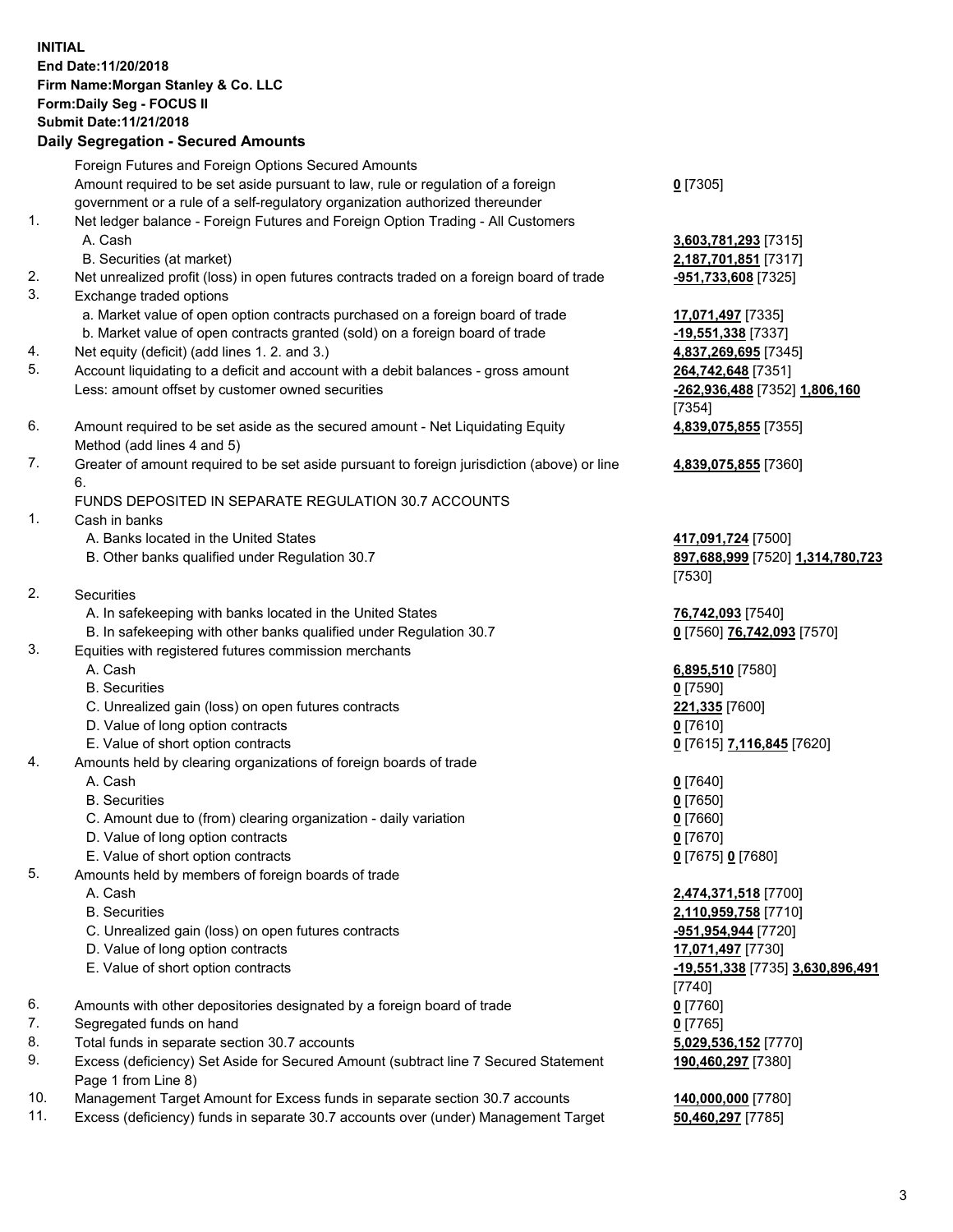**INITIAL End Date:11/20/2018 Firm Name:Morgan Stanley & Co. LLC Form:Daily Seg - FOCUS II Submit Date:11/21/2018 Daily Segregation - Segregation Statement** SEGREGATION REQUIREMENTS(Section 4d(2) of the CEAct) 1. Net ledger balance A. Cash **13,251,588,121** [7010] B. Securities (at market) **6,915,767,978** [7020] 2. Net unrealized profit (loss) in open futures contracts traded on a contract market **-3,948,663,742** [7030] 3. Exchange traded options A. Add market value of open option contracts purchased on a contract market **404,918,667** [7032] B. Deduct market value of open option contracts granted (sold) on a contract market **-648,948,419** [7033] 4. Net equity (deficit) (add lines 1, 2 and 3) **15,974,662,605** [7040] 5. Accounts liquidating to a deficit and accounts with debit balances - gross amount **1,117,529,473** [7045] Less: amount offset by customer securities **-1,112,642,720** [7047] **4,886,753** [7050] 6. Amount required to be segregated (add lines 4 and 5) **15,979,549,358** [7060] FUNDS IN SEGREGATED ACCOUNTS 7. Deposited in segregated funds bank accounts A. Cash **3,967,362,244** [7070] B. Securities representing investments of customers' funds (at market) **0** [7080] C. Securities held for particular customers or option customers in lieu of cash (at market) **542,959,478** [7090] 8. Margins on deposit with derivatives clearing organizations of contract markets A. Cash **5,767,997,055** [7100] B. Securities representing investments of customers' funds (at market) **0** [7110] C. Securities held for particular customers or option customers in lieu of cash (at market) **6,372,808,500** [7120] 9. Net settlement from (to) derivatives clearing organizations of contract markets **-103,033,335** [7130] 10. Exchange traded options A. Value of open long option contracts **404,918,667** [7132] B. Value of open short option contracts **and the set of our of the set of our of the set of our of the set of the set of the set of the set of the set of the set of the set of the set of the set of the set of the set of th** 11. Net equities with other FCMs A. Net liquidating equity **6,119,610** [7140] B. Securities representing investments of customers' funds (at market) **0** [7160] C. Securities held for particular customers or option customers in lieu of cash (at market) **0** [7170] 12. Segregated funds on hand **0** [7150] 13. Total amount in segregation (add lines 7 through 12) **16,310,183,800** [7180] 14. Excess (deficiency) funds in segregation (subtract line 6 from line 13) **330,634,442** [7190]

- 15. Management Target Amount for Excess funds in segregation **280,000,000** [7194]
- 16. Excess (deficiency) funds in segregation over (under) Management Target Amount Excess

**50,634,442** [7198]